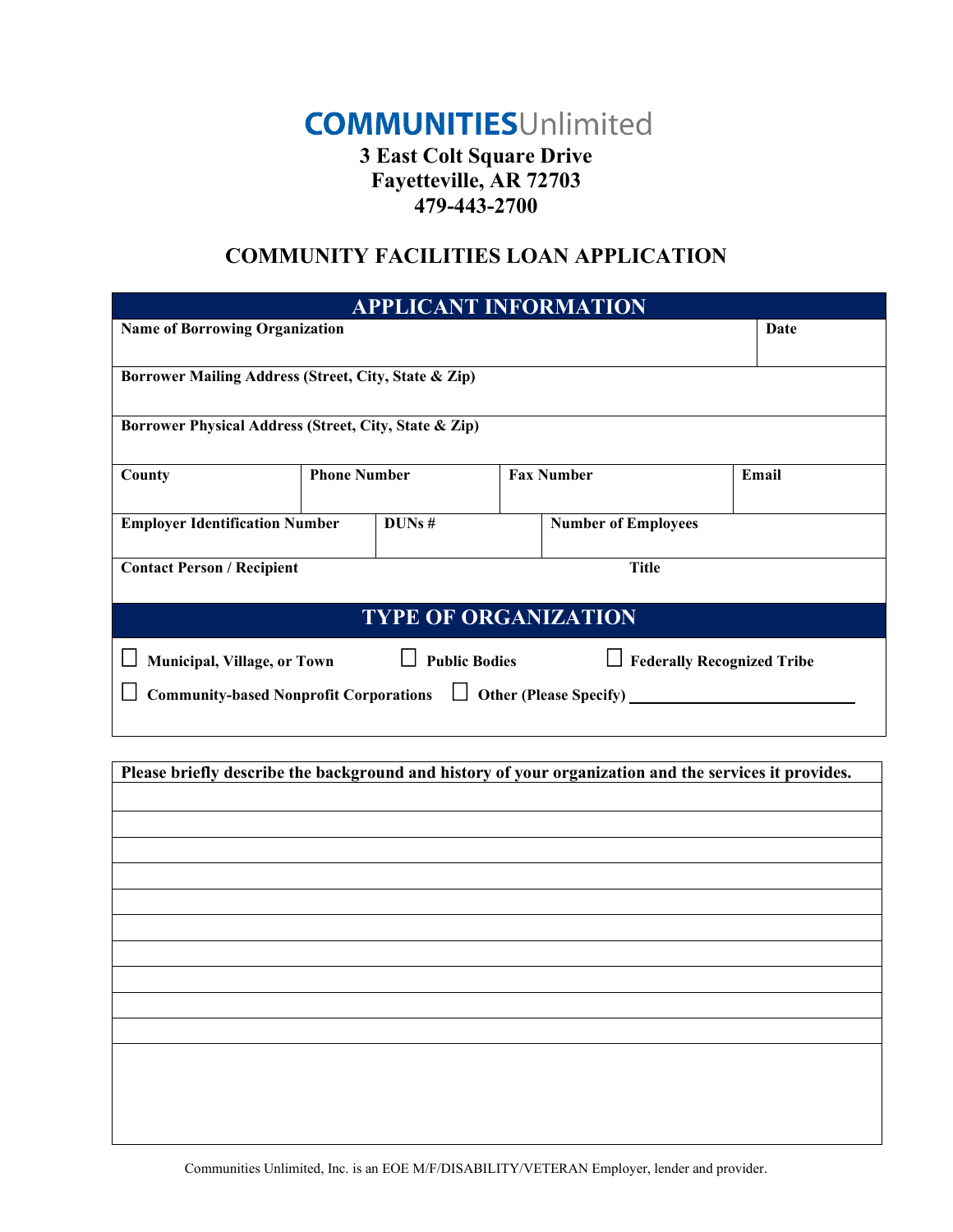| <b>LOAN REQUEST</b>             |                              |  |  |  |
|---------------------------------|------------------------------|--|--|--|
| Loan Amount-                    | <b>Preferred Term Years-</b> |  |  |  |
| <b>Source of Repayment-Fund</b> | <b>Lien Position-</b>        |  |  |  |
|                                 |                              |  |  |  |

#### **LOAN PURPOSE**

**Please provide a brief description of your project or the purpose for which you are requesting the loan. Have you been approved for the CF TAT Grant?**

## **SCOPE OF WORK**

**What is the time frame for completion of this project? Please provide the cost breakdown, anticipated start date, company and/or General Contractor for this project.**

### **PROJECT BENEFITS**

**What will be the benefits of your proposed project to your community and organization?**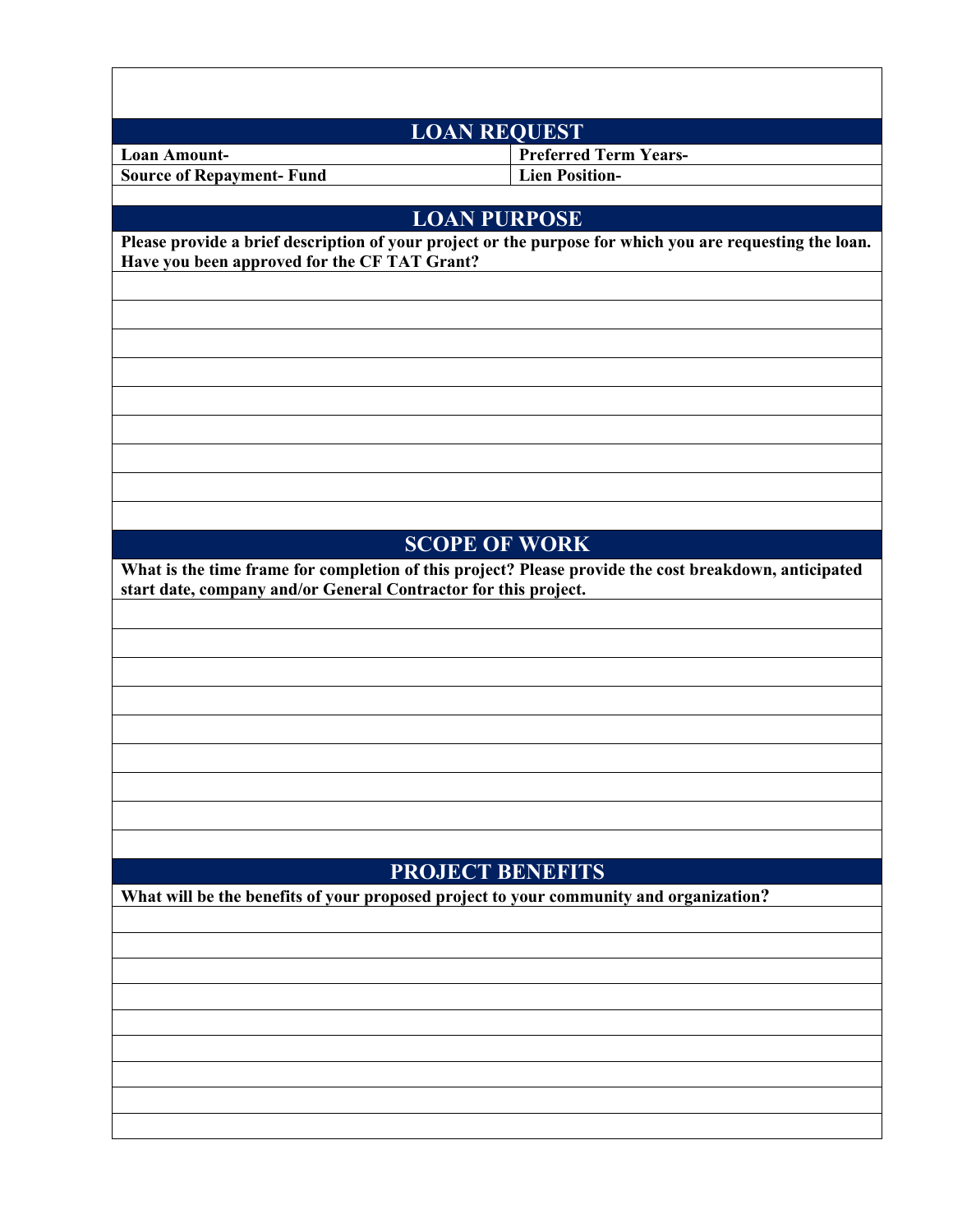## **PROJECT BUDGET**

| \$<br><b>Construction Costs</b>                                       |
|-----------------------------------------------------------------------|
| \$<br>Land Acquisition                                                |
| \$<br><b>Equipment Purchases</b>                                      |
| \$<br>Architect/ Structural Engineering                               |
| \$<br>Legal Fees                                                      |
| \$<br>Contingencies                                                   |
| \$<br>Other (describe)                                                |
| \$<br>Other (describe)                                                |
| \$<br><b>EQUALS Total Project Cost</b>                                |
| \$<br><b>LESS OTHER FUNDING (Source)</b>                              |
| \$<br><b>EQUALS Amount Requested from Communities Unlimited, Inc.</b> |

| <b>GENERAL</b>                                                                                                                             |
|--------------------------------------------------------------------------------------------------------------------------------------------|
| Does your organization have any grant or loan applications pending?<br>Yes.<br>N <sub>0</sub>                                              |
| If YES, please attach details about the application(s).                                                                                    |
| Is your organization under any regulatory enforcement order or have you been notified of any pending enforcement<br>action?<br>Yes.<br>No. |
| If YES, please attach details including copies of any enforcement order, plans for correction, etc.                                        |
| Is there any pending litigation involving your organization?<br>No.<br>$v_{\rm es}$                                                        |
| If YES, please attach details about the litigation.                                                                                        |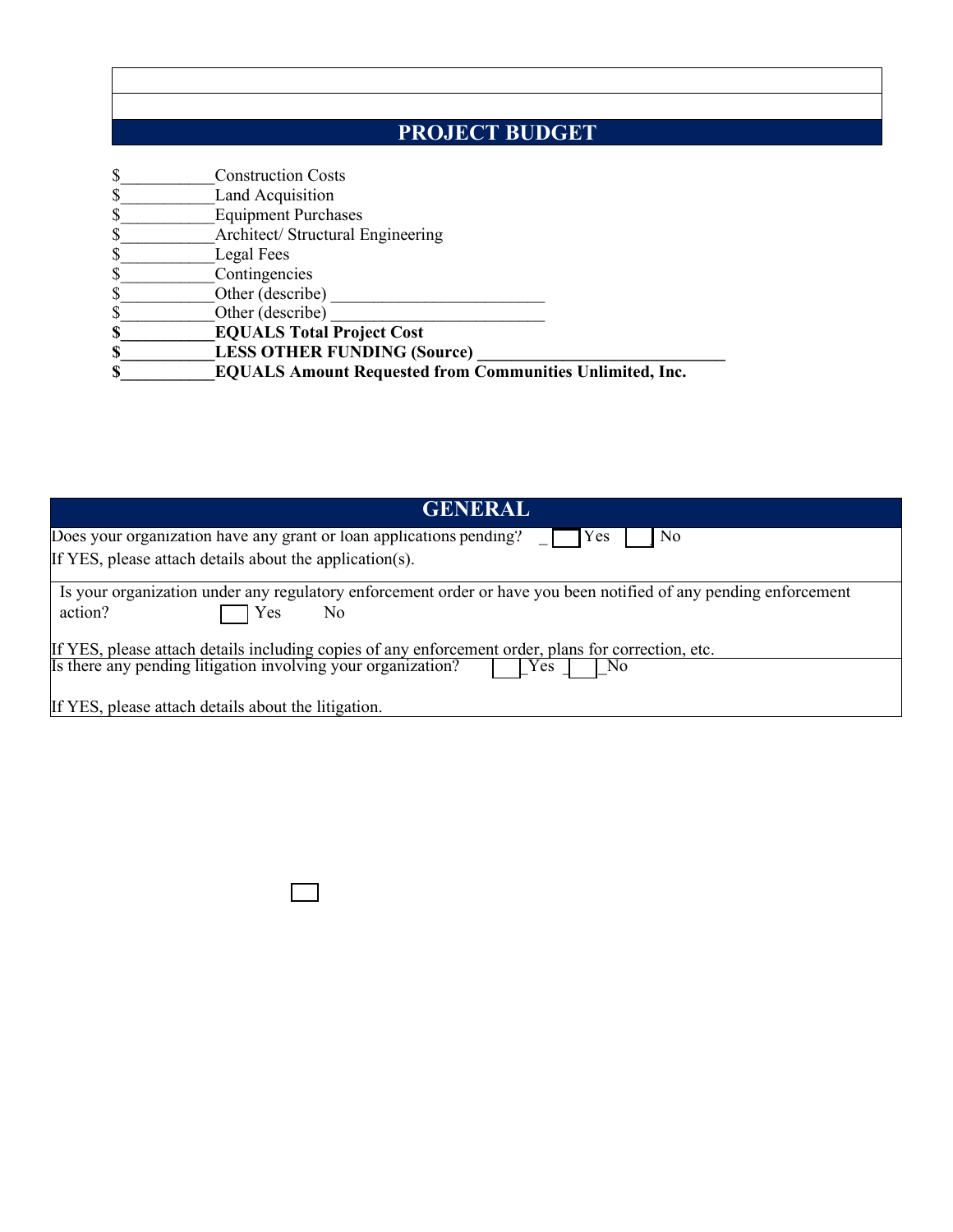## **CHECKLIST OF SUPPORTING DOCUMENTS FOR THIS APPLICATION:**

Please attach the following supporting documents: (Place a check mark  $(\sqrt)$  in the box for each document.)

| Copy of the last two (2) year's annual audits. If your organization does not have audits, please<br>state the reason why and attach available financial statements.          |
|------------------------------------------------------------------------------------------------------------------------------------------------------------------------------|
| Copy of your year-to-date Financial Statements.                                                                                                                              |
| Copy of your budget for the current year.                                                                                                                                    |
| Copy of all current insurance policies or confirmations (front page only).                                                                                                   |
| Copy of the Engineering Report or other documents describing the project if required by<br><b>USDA Rural Development.</b>                                                    |
| Copy of the resolution or extract of the minutes authorizing the submission of this<br>application.                                                                          |
| If your organization has any loan applications pending elsewhere that are from the same<br>municipal fund as this application, please provide details about the application. |
| Approved Board minutes to apply to Communities Unlimited for a loan as the community's<br>contribution.                                                                      |
| Please list your Aged Receivables: 0-30 days; 31-60 days; 61-90 days; and more than 90<br>days.                                                                              |

**Failure to include any of the above requested information will delay processing of the application.**